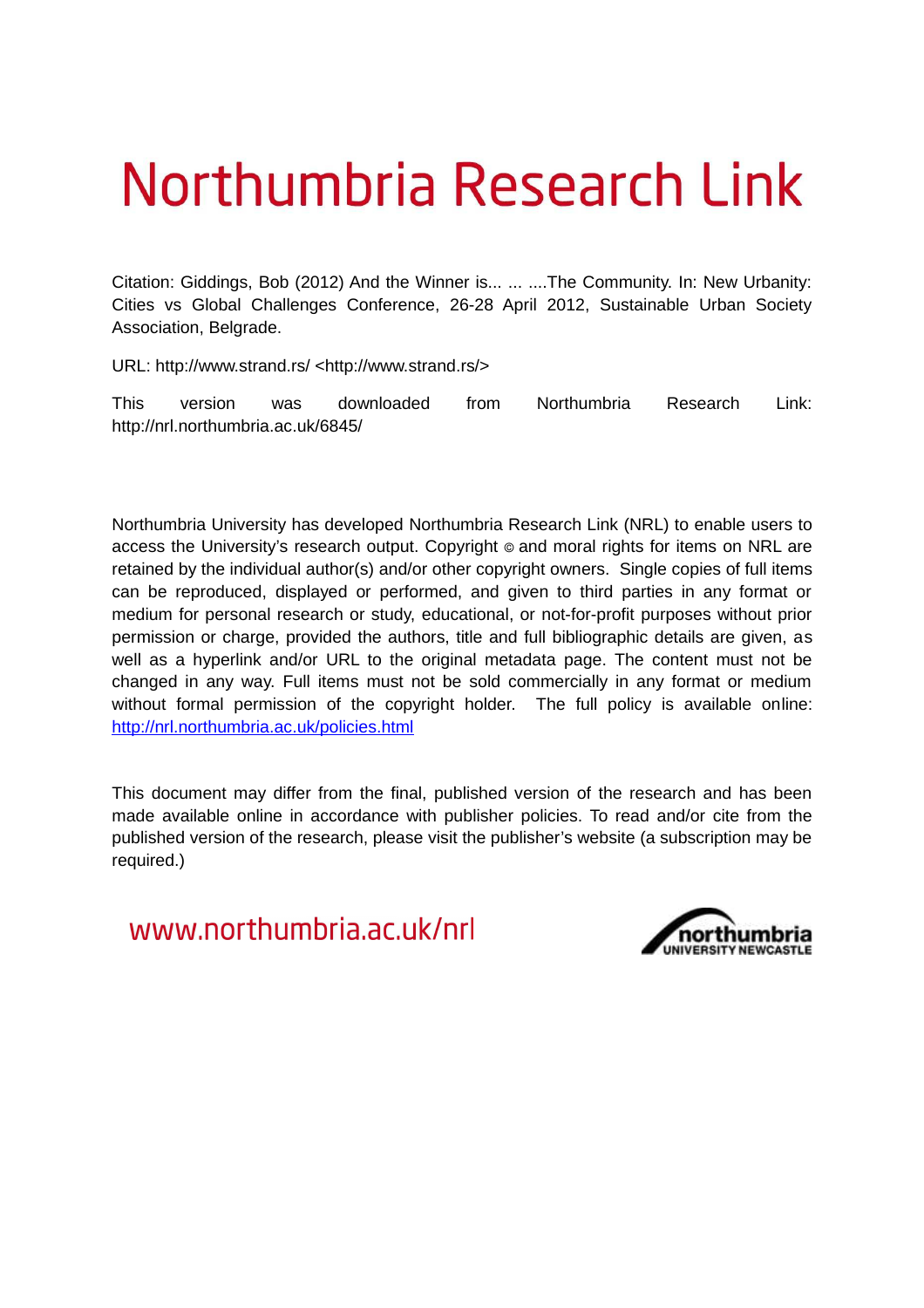And the winner is………………………The Community

Professor Bob Giddings DPhil RIBA, Personal Chair in Architecture and Urban Design School of the Built Environment, Northumbria University, Newcastle upon Tyne, UK.

Research Hub, Wynne Jones Building Floor 2, Ellison Place, NE1 8ST, [bob.giddings@northumbria.ac.uk](mailto:bob.giddings@northumbria.ac.uk)

## **Abstract**

In December, TIME Magazine declared that 2011's person of the year was – The Protestor. In that case, 2011's place of the year must have been – The City Square. The 20<sup>th</sup> Century diminished this urban typology, but during last year, as communities fought back against the ravages of global capitalism and political domination; the square was able to re-assert its credentials as the place of the people.

During the latter part of the  $20<sup>th</sup>$  Century, while a small number of exemplar city centre squares continued to be attractive places, the vast majority acquired either an image of empty spaces or an unattractive picture as traffic islands. Communities need public spaces as places for assembly. They are the physical manifestation that each community is coherent and vibrant. Increasingly, it is being recognised that identity and place have enormous roles in reinforcing society.

This paper will review the origins of city centre squares; identify the reasons for their decline in the  $20<sup>th</sup>$  Century, as part of commodifying and homogenising cities. It will consider the global pressures and the potential for re-establishing public squares as part of reversing the erosion of the public sector and the public realm; and reclaiming city centres from private global interests for the benefit of communities. The relationship of squares with symbolic buildings will be analysed, as significant icons of society; and finally some of the events of 2011 will be identified as a kind of revitalisation of public squares around the world. If cities can be re-established in a way that their buildings and spaces are meaningful to their people, then the winner is …the community.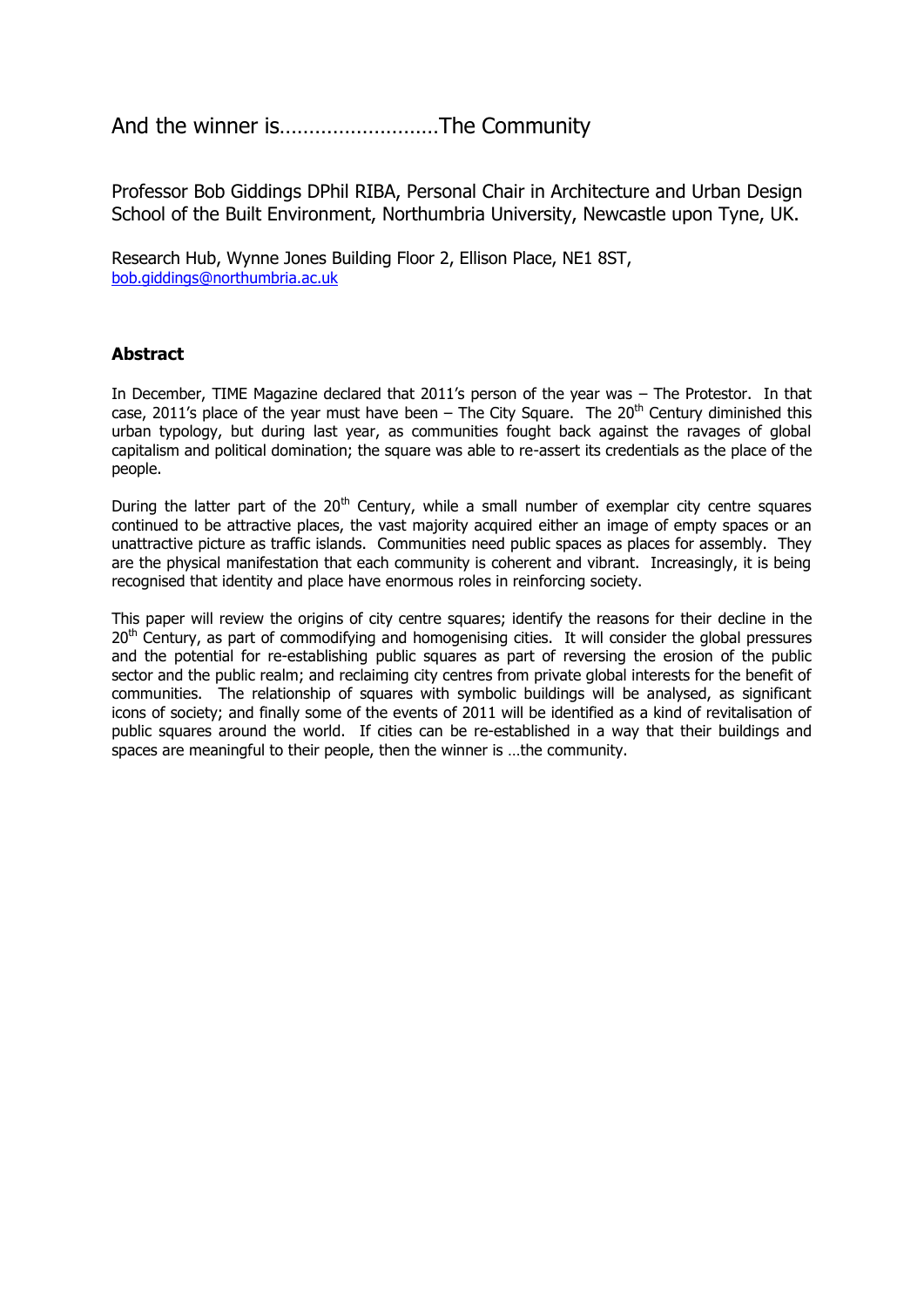## **Biography**

Professor Bob Giddings studied Architecture at Newcastle University winning two prizes in design competitions. A Master of Arts in Urban Studies was followed by a Doctorate in Architecture from the Institute of Advanced Architectural Studies at the University of York. His research in Architectural Design Methodology and Urban Design has produced numerous conference papers around the world. He has published significant academic journal papers; and a book with Margaret Horne on architectural representation, titled Artists' Impressions in Architectural Design. In 2003, he was invited to be a member of the International Jury for the city centre design competition in Kragujevac, and has been Visiting Professor at Belgrade University Faculty of Architecture since 2004.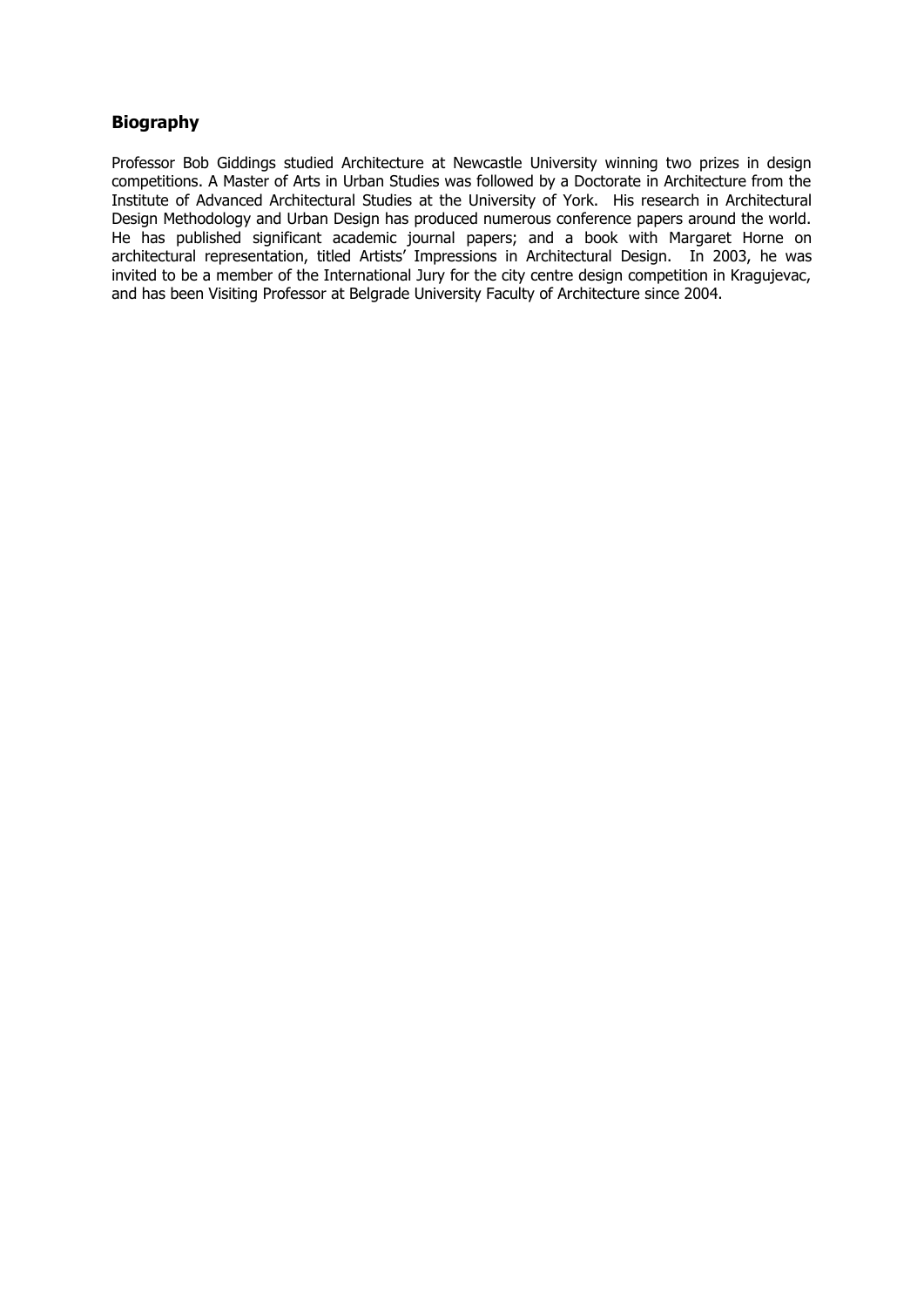Professor Bob Giddings DPhil RIBA, Personal Chair in Architecture and Urban Design School of the Built Environment, Northumbria University, Newcastle upon Tyne, UK.

## **Introduction**

In December, TIME Magazine declared that 2011's person of the year was – The Protestor (TIME, 2011). In that case, 2011's place of the year must have been – The City Square. The  $20<sup>th</sup>$  Century diminished this urban typology, but during last year, as communities fought back against the ravages of global capitalism and political domination; the square was able to re-assert its credentials as the place of the people. During the latter part of the  $20<sup>th</sup>$  Century, while a small number of exemplar city centre squares continued to be attractive places, most became neglected and many were lost. This followed the decline in traditional community activities and the perception of comfort generated by internalising external spaces; coupled with the commodifying of city centres in which they were merely viewed as commercial and retail opportunities. Communities need public spaces as places for assembly. They are the physical manifestation that each community is coherent and vibrant. Increasingly, it is being recognised that identity and place have enormous roles in reinforcing society.

## **Origins and Decline of City Squares**

Urban space has always been the place for the community rather than the individual and therefore public rather than private in nature. Historically, activities that occurred in urban spaces have been representative of that settlement. They were places where the framework of society was formulated, and where economic activity thrived. A common theme among urban pioneers is that the popularity of particular cities is derived, at least in part, from space that is defined by buildings rather than the commercial  $20<sup>th</sup>$  Century model in which buildings are seen as artefacts dropped into space (Alexander, 1987). Squares are special urban spaces, provided for the benefit of the public. Initially, this facilitated ready defence against external aggression but the developing courtyard form offered more symbolic value. Of all types of urban space, squares are the most representative of the values of the societies that created them – the agora, forum, cloister, mosque courtyard are all examples. Traditional functions included:

Trade: buying and selling, depository and manufacture Information: dissemination of news – place of social activity Recreation: games, teaching, lunch and conversation Protection: militia, training and drill, gathering in times of danger Piety: holy inspiration and prayer, open space before a church for worship (French, 1983)

However, Krier (1979) articulates a general feeling that towards the end of the  $20<sup>th</sup>$  Century, these functions had either become outdated or changed location, and public squares had become synonymous with empty spaces. The loss of symbolism in particular, was greatly lamented by Giedion (1962). The empty spaces were often filled with vehicles and many squares presented an unattractive picture as traffic islands. Gehl and Gemzoe (2001) observed that the private car was invading public space. The loss of squares as places for citizens, seemed to hasten the commodifying of cities in which they were viewed merely as commercial and retail opportunities; and the downgrading of the public realm by privatisation.

#### **Privatisation and Globalism**

Modern landmarks started to reflect the values of commercialism, where offices and retail units replaced buildings and spaces that were more representative of society. A major concern about this kind of privatisation is that it enables anonymous and unaccountable organisations, who may be operating at a global scale, to usurp the local and accountable public sector. There also grew a perception, mainly emanating from the United States that public spaces were dangerous places and fear of crime began to deter people from using them (Woolley et al, 2004). This was exacerbated by concepts such as Central Business Districts. Outside working and shopping hours, these kinds of urban centres are deserted and therefore perceived as dangerous places. Whereas, in many popular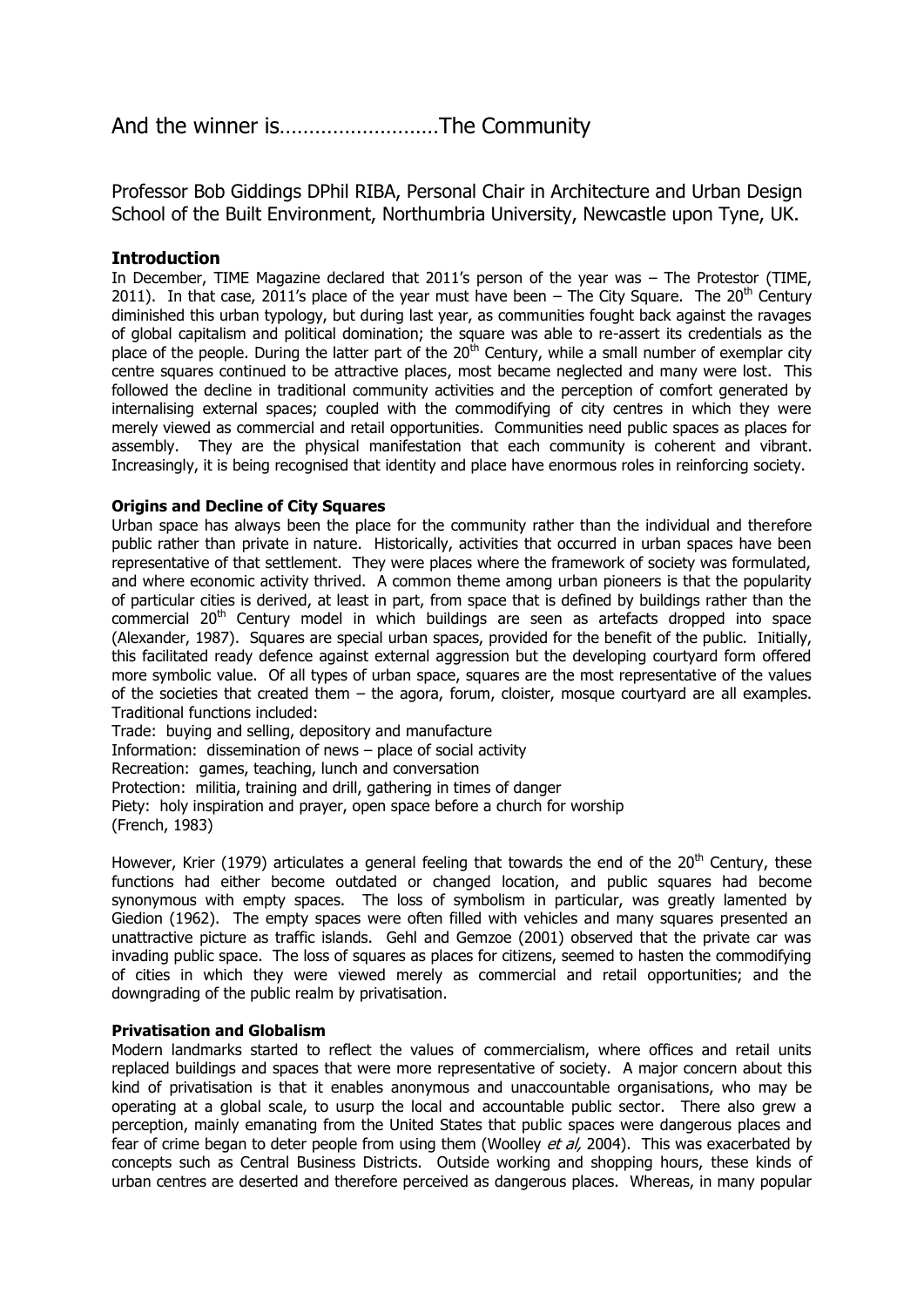European cities, mixed use areas include residences above ground floor level; so that 24 hour occupation of buildings is maintained and natural surveillance provides for defensible space, reassuring those using city spaces at any time – in a similar way to Newman's (1973) proposals. Much of the negative perception was aimed at young people, and notions such as urban youth culture, clientele of the young with large disposable incomes (Worpole and Knox 2007), and youthful playscapes (Chatterton and Hollands, 2002) dominating city centres, encouraged increasing privatisation. At the same time city centre streets and squares became covered-in as shopping malls. They have the illusion of being public, especially as they occupy public space, but are actually operated by the private sector (Giddings et al., 2005). Unlike civic spaces, these malls are created to encourage the private act of consumption. They are designed for shopping and no other activity. For Minton (2006), even their private security does not even equate with safety, but just represents an additional degree of privatisation of public space and a further withdrawal of the state from its traditional territory. The case for building over city space is usually made in terms of increased comfort and convenience for the public, especially in relation to protection from the climate. However, collective outdoor activity has been as much under threat from the reduction of suitable spaces as any concern about the weather. Events such as outdoor markets, concerts, political meetings, charitable collections, theatre, religious gatherings, sporting events like road races and cycling, spectacles such as firework celebrations or laser shows, and many more functions – all have valid roles in 21<sup>st</sup> Century society. They are only hampered by the lack of suitable spaces and the ambivalence of authorities to encourage them.

In many cases, the process of privatisation happens through public-led urban regeneration initiatives, with resulting developments being owned and managed by private landlords who have the power to restrict access and control activities (Minton, 2006). It also offers the private sector another opportunity to operate a form of social control through segregation, and the attendant growth in private security enables a reduction in police costs. Private developments in public space provide further income for government through the tax base, as well as offering profitable ventures for private enterprise. What is left of public space is often rented-out for commercial purposes; and what has been termed café-creep (Kohn, 2004) spreads commercial interests even deeper into the public realm. Moreover, city centres are becoming increasingly similar with the same chain stores, eg Zara, Starbucks and McDonald's, appearing in ever growing privatised shopping space. Meanwhile, commercial leisure shows the same films anywhere in the world. This undermines the diversity of cities, reduces their culture, and assists the concept of cities as commodities. Success is perceived as a consumerist life-style based on a global economy. City economies have become less rooted in their regions and are therefore vulnerable to international pressures. As cities lose control of their economies, public infrastructure begins to decline as privatisation reduces public investment.

In addition, there are groups of new masters, to whom citizens find themselves subordinated. The United States of America is now regarded as the only world superpower. It also hosts the international levers of real power including The United Nations, World Bank and International Monetary Fund (Chomsky, 2004). The elite of its government can bring major cities to a standstill through a visit by just one of the individuals involved. They take over the city  $-$  restricting commercial aeroplanes at the airport, closing streets and squares, issuing warnings that townspeople should remain in their houses, while helicopters patrol the skies (Chomsky, 2007). Global pressures are exemplified by this latest version of the master race, in which Joe Biden, Vice-President of the United States of America (see Figure 1) (United Press International, 2009) can bring the great city of Belgrade to a standstill and President Obama's visit to Egypt left him asking – where is Cairo's traffic problem? (see Figure 2) (Demotix. 2009). It is like a temporary invasion by a small number of superior beings who are so neurotic that they cannot be near normal people. It resembles life reflecting art, as the notion of superior beings dominating, but also being separate from a subordinate society, is well represented in literature and film, from the War of the Worlds onwards (Wells, 1898). Ostensibly, it is one person but he or she comes with an enormous entourage that controls the local law enforcement, which in turn controls the people. It is a long way from the democratic government that these individuals are supposed to represent.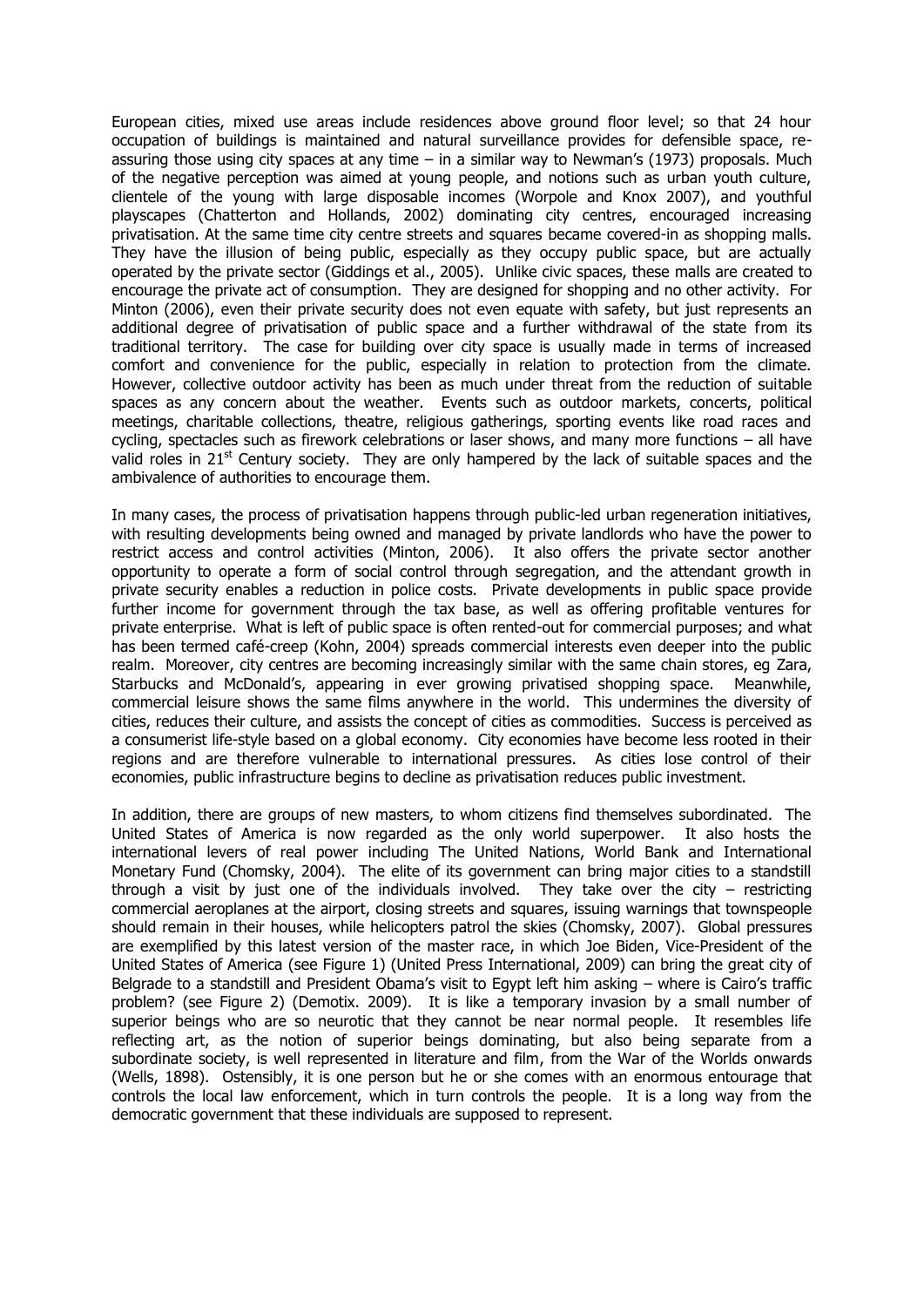

Figure 1: Joe Biden Figure 2: Cairo – where are the gridlocked streets?

#### **The Importance of City Squares**

There is a growing body of evidence that public space is able to deliver a range of benefits across economic, social and environmental spheres. A high quality public environment can have a significant impact on the economic life of urban centres. The presence of squares and other public spaces become vital business and marketing tools, and local companies are attracted by public places and these correspondingly attract customers, employees and services. Public space is open to all, and as such represents a democratic forum for citizens and society. It can bring communities together, providing meeting places, and foster social ties of a kind that have been disappearing in many urban areas. This space can shape the cultural identity of an area; be part of its unique character, and provide a sense of place for local communities. One of the benefits of high quality public space is its potential for social activities (see Figures 3 and 4). Well-managed festivals and other events can have a very positive effect on the urban environment, drawing the community together and bringing economic, social and environmental benefits. They can, in particular, reintroduce the kind of civil society that has been lost in too many cities (Woolley et al., 2004). According to Mattson (1999) citizens have made it clear that they need space where they can persuade others of their viewpoints. Lack of public space is an insidious expression of lack of democracy. In the past, public space was invested with symbolic power that could evoke pride and public interaction. A crucial role for architecture and urban design in a democracy is the creation of public space that encourages civic interaction and discourse.

Even the explosion in electronic technologies is not a threat to public spaces. Although it is possible to work alone in any location with the latest computer-based gismo; even in the 1990s, it was being discovered that people prefer human contact and would willingly come to city centres for face to face meetings (Sassen, 1994; Castells, 1996). Public squares have important social and cultural roles, providing people with places to meet, rest or stop and talk. These activities evidently take place where outdoor areas are of suitable quality. They also provide important focal points, which demonstrate that visitors have reached the heart of the city.

The planned dispersal of public symbols in many countries is reducing the citizen's sense of self (Rogerson and Rice, 2009). In particular, transferral of the symbols of local government from the city centre to an anonymous hinterland, has not only reduces the influence of local government (Chandler, 2001) but has also reduces the sense of people's lived experience.Historic or otherwise, significant buildings need a context, and squares can be an expression of civic pride, historic power and importance (Chesterton, 1997). The significance of a renaissance of buildings and activities that define society cannot be over-stated; and the importance of bringing symbolic buildings back to prominent positions in city centres; and locating them in proper settings is at its core. This leads to the concept of a square for every symbolic building. Increasingly it is being recognised that identity and place have enormous roles in reinforcing society.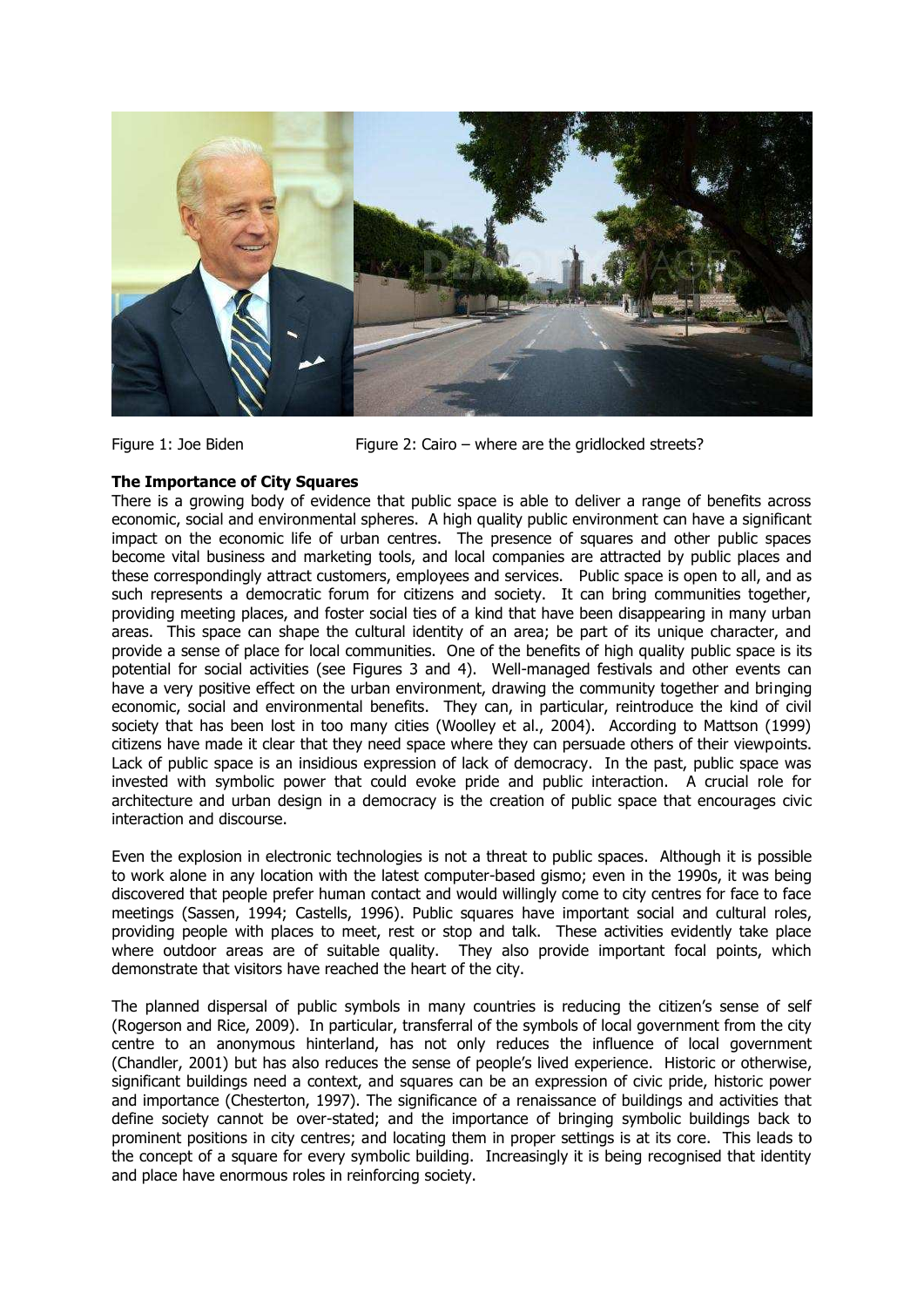

Figure 3: Chamberlain Square as a beach, and Figure 4: The Bullring, Birmingham UK

The whole concept of the public realm is that its very existence creates space for use by all. Human life, activity and culture depend on the environment (Davidson, 2000; Giddings et al. 2002). The layout of a city can encourage social interaction or act as a form of social control. In the latter case, if spaces for assemblies, rallies, events, entertainment etc., either do not exist or are so ill-conceived that they are not welcoming, then the inhabitants will live their lives independently or at best in small groups. Certain political organisations delight in this form of social control but it does not suit mature European societies. In Stuttgart for example, social interaction in public spaces is greatly encouraged (see Figures 5,6 and 7. It is suggested here that the kind of ethos, which enables useful public space to thrive, strengthens the identity of place and the deep psychological connections of the community with the place. This approach becomes all the more significant when the buildings are also considered. This city centre contains some powerful symbols of society (see Figure 8). The Rathaus (Town Hall), symbol of local government and political order, stands with its main entrance opening onto Markt-Platz – the physical and metaphorical focus of the city. The Altes-Schloss (Old Castle) is a symbol of history, longevity and past conflicts resulting from a less developed society. The Justiz Ministry symbolises law and order, and the Stiftskirch represents spiritual fulfilment. These three buildings define Schiller-Platz, only second in importance to Markt-Platz in the spatial hierarchy. The buildings around this square are the only ones in the centre to pre-date the  $20<sup>th</sup>$  Century (Sterra, 1991), a reminder that they do not represent temporary or transient values. The square itself pays homage to the great German poet, indicating the significance of the Arts. Along Dorotheenstrasse is the Markthalle, symbol of trade and sustenance. The proximity of the church and market illustrates the two sides of human need ie spiritual and physical. The proposition is that the community is psychologically re-assured by the clarity of these symbols as its people move through the public spaces. There is a permanence of civilisation that is associated with the layout.



Figure 5, 6 and 7: Stuttgart Wine Festival Germany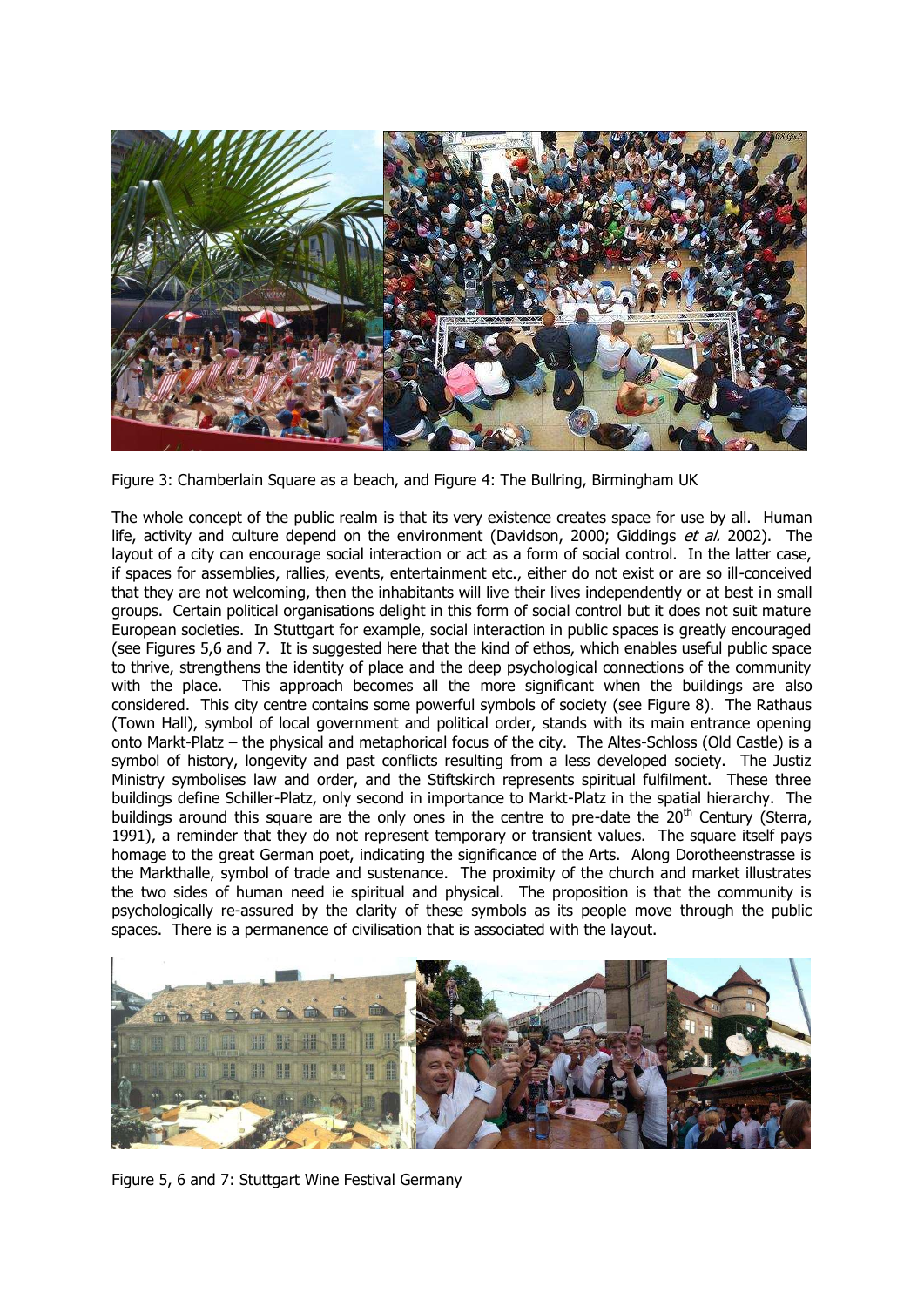# **Justiz Ministry**



Figure 8: Plan of Stuttgart City Centre

## **Reintroduction of City Squares**

While a not insignificant proportion of city space has been taken over by the global economy, sometimes almost hidden between the great blocks are the interstices of the city fabric. In these spaces local interests can thrive, un-noticed by their powerful neighbours. These locally-dependent uses can occupy much greater symbolic and material importance than indicated by their territorial size (McNeill, 2000). As nation states are increasingly subjugated by international power of all kinds, the more cities emerge as a driving force in the making of the new society. Local knowledge is invaluable as a means of counter-acting the invasion by business corporations, occupying meaningful space (Castells, 1994). However, with such an uneven contest in the battle for valuable city space, the locals may only ever hope for little victories. According to Morley and Robbins (1995) local collective action is needed against the standardisation of global culture, to reassert local independence against the abstract and bureaucratic power of transnational agencies. The appeal of a Europe of 'Heimats' (Applegate, 1990) (translated as the homeland or the local place) eg Basque, Lombard, Breton and Corsican, is one of these collective actions. The Basque country was united against Franco's fascist regime, centred on the cry of 'Basque Homeland and Freedom'. As the dominant force, Franco has been replaced by the global economy. In a context of declining Fordist industry – metal manufacture, steel production and shipbuilding - the people worked with the local government to modernise existing skills. The Basque machine-tool industry benefitted massively from successful small-firm partnerships between public, private and co-operative interests (Cooke and Imrie, 1989). The significance of the Basque experience is that places can be reclaimed from global interests. The latter are purely commercial and have no connection with communities and their needs. It is only a local public sector supported by a local private sector that recognises the importance of city squares.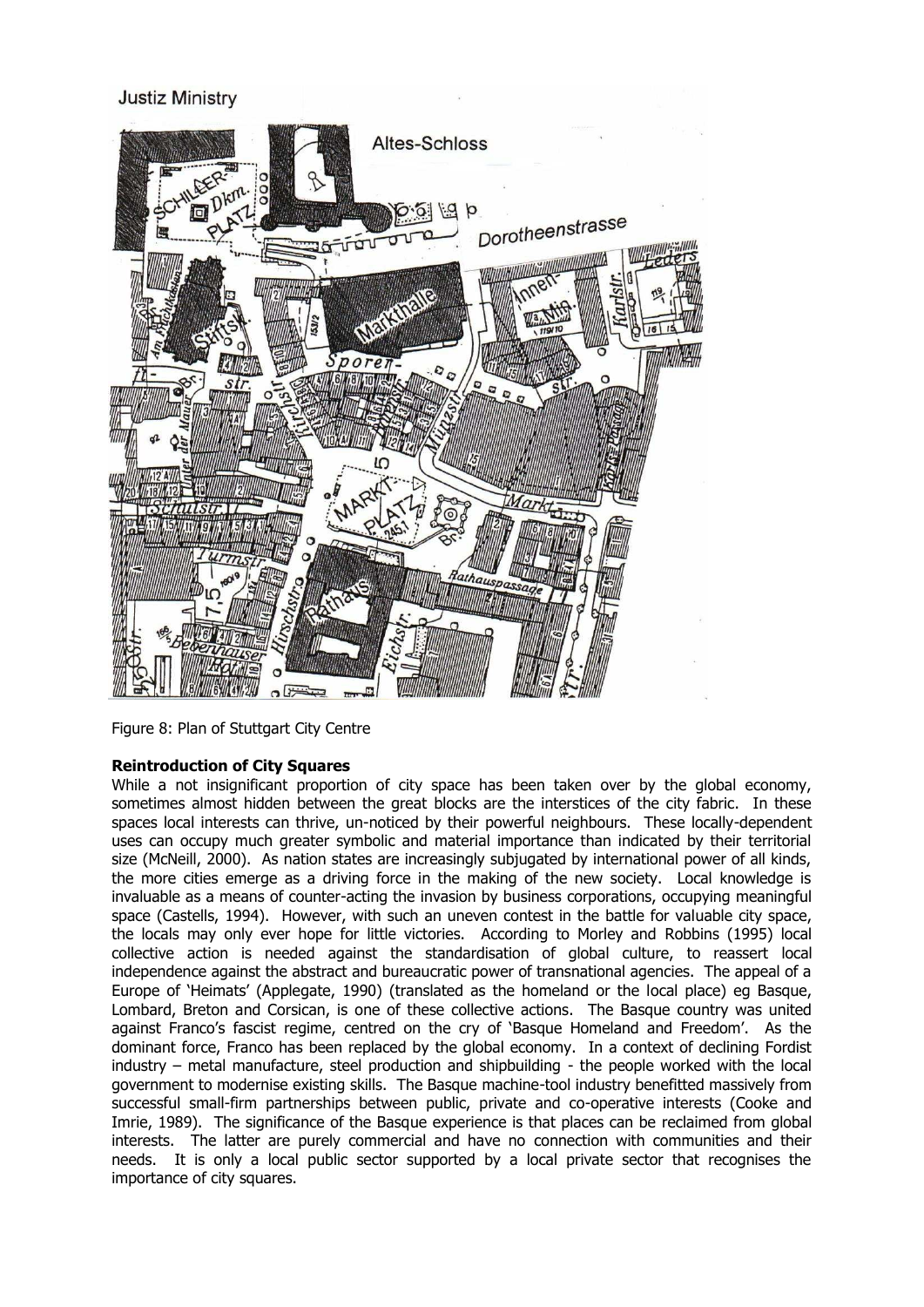In recent years, there have been numerous city centre pedestrianisation schemes throughout Europe, aimed primarily at rescuing pedestrians from the domination of motor vehicles. For example in 1981, there were approximately 1450 pedestrianised precincts in UK towns and cities (Roberts, 1981). By 1995, approximately 37% of principal city streets in the UK were pedestrianised compared with less than 5% in 1971 (Colliers Erdman Lewis, 1994). While in Copenhagen, there was 20,500  $m^2$  of pedestrianised space in 1968, 50,000  $m^2$  in 1986 and 71,000  $m^2$  in 1995 (Gehl, 2006). Pedestrianising city spaces is literally a step forward as it shows the public demand for them; but it has its limitations. First, large areas freed from vehicles can reduce options for drivers, and generate choking routes at the periphery. Secondly, streets designed for vehicles may not feel particularly comfortable for pedestrians. Thirdly, surrogate squares are often generated at road junctions, without the possibility to introduce spaces that really act as squares. The dimensions may not be appropriate, gaps between enclosing buildings too large, and so on. City design requires networks of properly conceived streets and squares – introducing pedestrians to symbolic buildings, culture, entertainment as well as commercial activity. The re-introduction of public squares needs to be viewed as part of reversing the erosion of the public sector and the public realm, and reclaiming city centres from private interests for the benefit of communities. The central idea is that people need spaces in which they can conceive of themselves as citizens committed to political debate and persuasion; and as neighbours with common educational and cultural needs. Without these spaces, citizenship wanes (Mattson, 1999).

#### **A Recent Revival**

During the last year, the re-emergence of the role of public space in the (re-) formation of societies has been the epitome of the old mantra – 'think global act local' as the 'we are the 99%' campaign, the international anti-capitalist groups aiming to limit corporate power, occupied many city squares around the world (see Figure 9). The organisation of the groups demonstrated the ironic notion that cyberspace – one of the fundamental tools of global placelessness provided the social networking that powered the anti-capitalist global reaction. Arguably for the first time, protesters felt the reassurance that they were not alone. City squares also acted as assembly points for political resistance. In 2011, over one million protestors occupied Tahrir Square in Cairo as part of an eighteen day revolt. They took ownership of the square (see Figure 10). It became so symbolic that the citizens returned after the uprisings to repair the pavements, remove graffiti and clean the area. As Hajer and Reigndorp (2001) point out  $-$  the character of urban space is determined by those who occupy it, and all spaces are expressions of power relationships (Killina, 1998). Symbols do not have the same meaning for visitors as they do for citizens. A series of earthquakes caused huge destruction in Christchurch, New Zealand in 2011. It is perhaps surprising that among the fires and floods, loss of homes and workplaces – the angst of the Canterburians was largely reserved for the damage to the city centre cathedral and its public square (Robinson, 2011).

#### **Discussion and Conclusions**

Although considered to be the most symbolic of public spaces, city squares had become substantially neglected by the end of the  $20<sup>th</sup>$  Century. However, at the beginning of the  $21<sup>st</sup>$  Century, their value to communities started to be expressed once again. In 2011, they became the backdrop and home to 'The Protestor', acclaimed by TIME magazine as the person of the year; in the fight against global capitalism and repressive political regimes. Urban space has always been the place for the community and therefore public rather than private in nature. Its decline more than coincided with the attempted domination of cities by privatisation and global capitalism. While it is true that the traditional functions of squares were becoming outdated or moved in location, the differentiation between the cause and effect of privatisation is difficult to decipher. Anonymous and unaccountable organisations, which may have been operating at a global scale, began to usurp the local and accountable public sector. At the same time, public city spaces began to be perceived as dangerous places, which in turn deterred people from using them. It was a self-fulfilling prophecy, as cities became commoditised; outside working and shopping hours, urban centres were becoming deserted and thereby seen as dangerous. This is in sharp contrast to popular European cities where mixed use ensures continuous natural surveillance by different users. Even public-led urban regeneration resulted in developments that were owned and managed by private landlords. Some of the most insidious privatisation takes place where superficially attractive environments are created. Unfortunately, the coffee shop has given way to café-creep.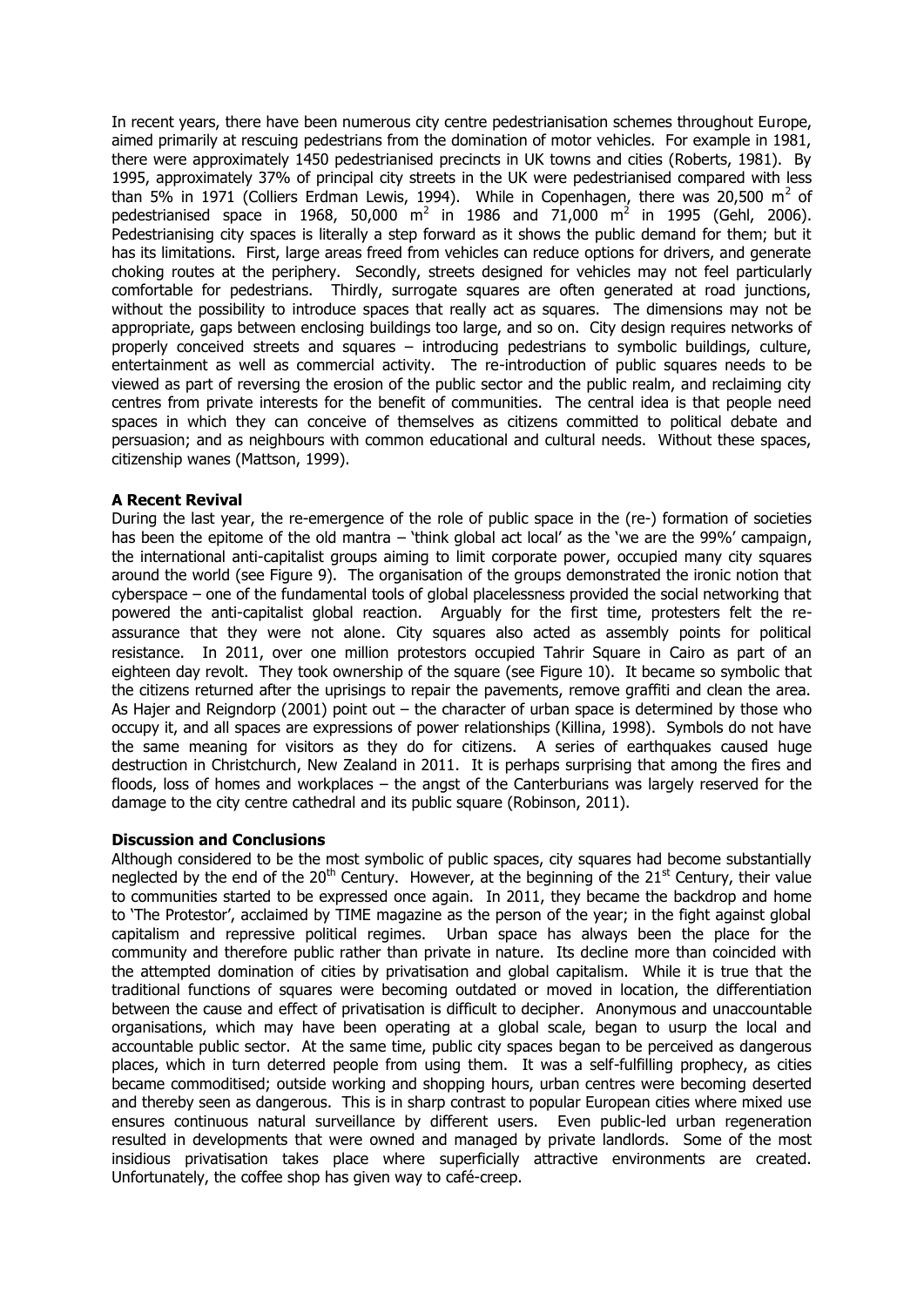

Figure 9: 'we are the 99%' campaign



Figure 10: Tahrir Square in Cairo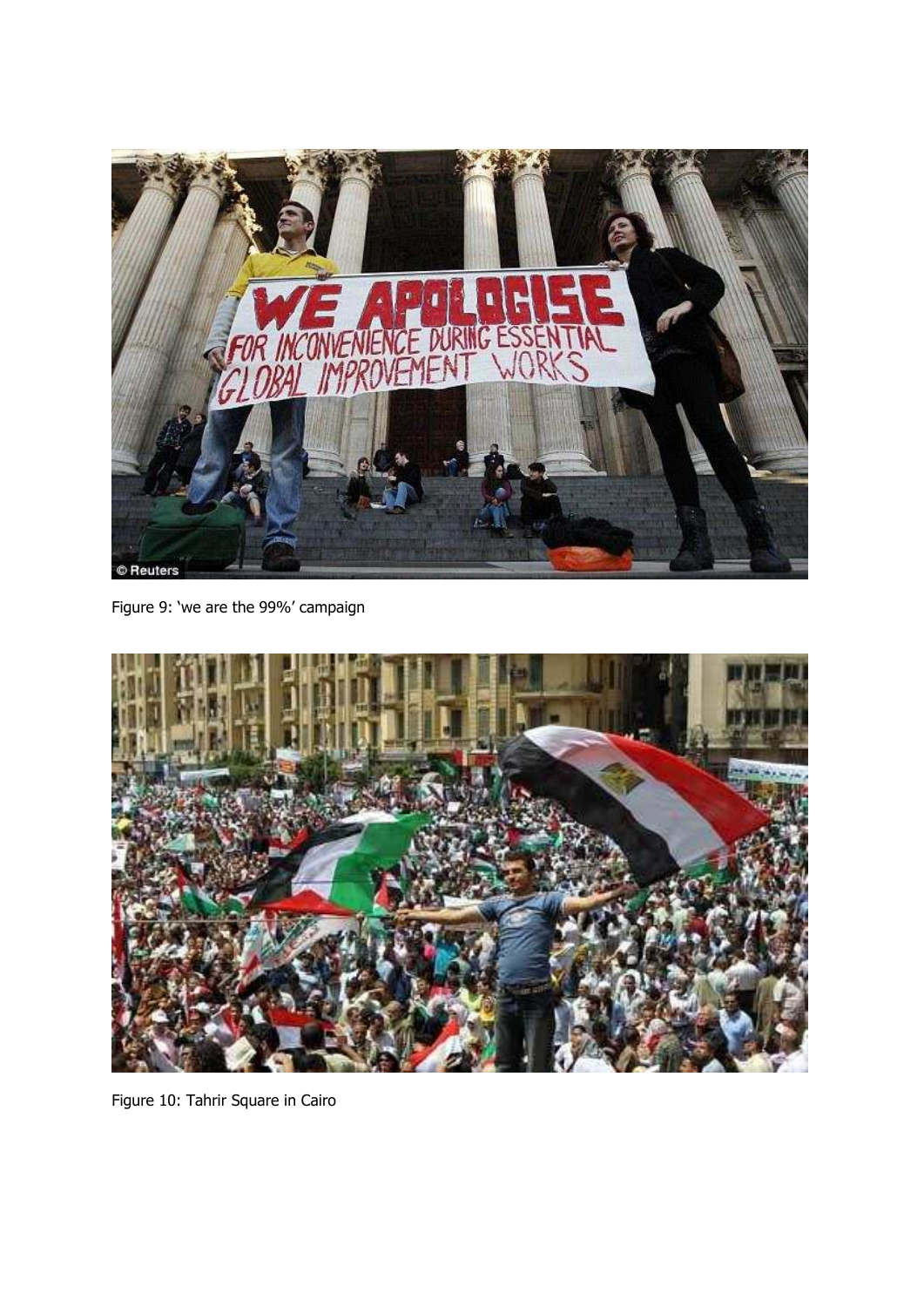Throughout history, self-professed master races have been disastrous for normal people and places. The latest breed of world elite can bring major cities to a standstill in the most graphical form of globalism. This may be very damaging for the psyche of their citizens. It raises all sorts of questions about the rights of access, being and participation in city centres. It is also self-defeating as the new masters never see cities as they really are. As the  $21<sup>st</sup>$  Century unfolds, there is a growing body of evidence that public spaces and city squares in particular, can deliver a range of benefits across economic, social and environmental spheres. Meetings, social ties, cultural identity, unique character, community events, symbolic power, civic pride, public interaction and above all democracy – are all enhanced by the presence of city squares; and the place for public symbols is in the city centres and not some anonymous hinterland. The relationship between a symbolic building and its square is at the heart of cultured and civilised society. Deep psychological connections between people and place are enhanced as citizens walk from city square to city square, each containing a symbol of society.

The Basque case is very significant in its response to decaying global industrialisation. It demonstrates the need for a local public sector supported by a local private sector in the battle for place, against globalism. The car can be perceived as an instrument of globalism, with its inhabitants isolated from society by a brand name. Pedestrianisation, as a means of rescuing pedestrians from the domination of motor vehicles, enables people to be recognised and interact with one another; provided the city squares are properly conceived and are not just part of paved-over road network. During the last year, the re-emergence of city squares in the (re-) formation of societies has been the epitome of the old mantra – 'think global act local'. Groups of citizens occupied their squares, while using social networking, one of the tools of global placelessness to communicate with one another – this provided local action with global re-assurance. Headed by the Arab Spring, city squares also became the assembly points for political resistance. Meanwhile in earthquake torn Christchurch, citizens with devastated homes and destroyed workplaces mourned for the damage to their city centre cathedral and it public square.

If all cities can be re-established in a way that their buildings and spaces are meaningful to their people, then the winner is …the community.

#### **References**

Alexander, C. (1987) A New Theory of Urban Design. New York: Oxford University Press.

- Applegate, C. (1990) A nation of provincials: The German Idea of Heimat, Oxford: University of California Press.
- Castells, M. (1994) European Cities, the informational society and the global economy, New Left Review, no.204, pp18-32.
- Castells, M. (1996) The Rise of the Network Society, Oxford: Blackwell.

Chandler, J.A. (2001) Local government today, 3<sup>rd</sup> ed., Manchester: Manchester University Press

Chatterton, P., Hollands, R. (2002) 'Theorising urban playscapes: producing, regulating and

consuming youthful nightlife city spaces', Urban Studies, 39, pp. 95-116.

Chesterton/Pedestrian Market Research Services Ltd. (1997) Managing Urban Spaces in Town Centres. London: The Stationery Office.

- Chomsky, N. (2004) Hegemony or Survival? America's quest for global dominance, Harmondsworth: Penguin.
- Chomsky, N. (2007) What We Say Goes: Conversations on US Power in a Changing World, Harmondsworth: Penguin.
- Colliers Erdman Lewis (1994) The Pedestrianisation Myth. London: CEL Research and Consultancy.
- Cooke, P., and Imrie, R. (1989) Little Victories: Local economic development in European regions, Entrepreneurship and Regional Development, no.1, pp313-327.

Davidson, J. (2000) Sustainable Development: Business as Usual or a New Way of Living. Environmental Ethics, Vol.22, 25-42.

- Demotix (2009) Empty streets in Cairo in preparation for Obama's visit. Available at <http://www.demotix.com/news/80643/obama-empty-streets-cairo-preparation-obamas-visit> (accessed 22 February 2012).
- French, J.S. (1983) Urban Space A Brief History of the City Square, 2<sup>nd</sup> ed. Iowa: Kendall Hunt Publishing.
- Gehl, J. (2006) Life Between Buildings Using Public Space, 6<sup>th</sup> ed. Copenhagen: The Danish